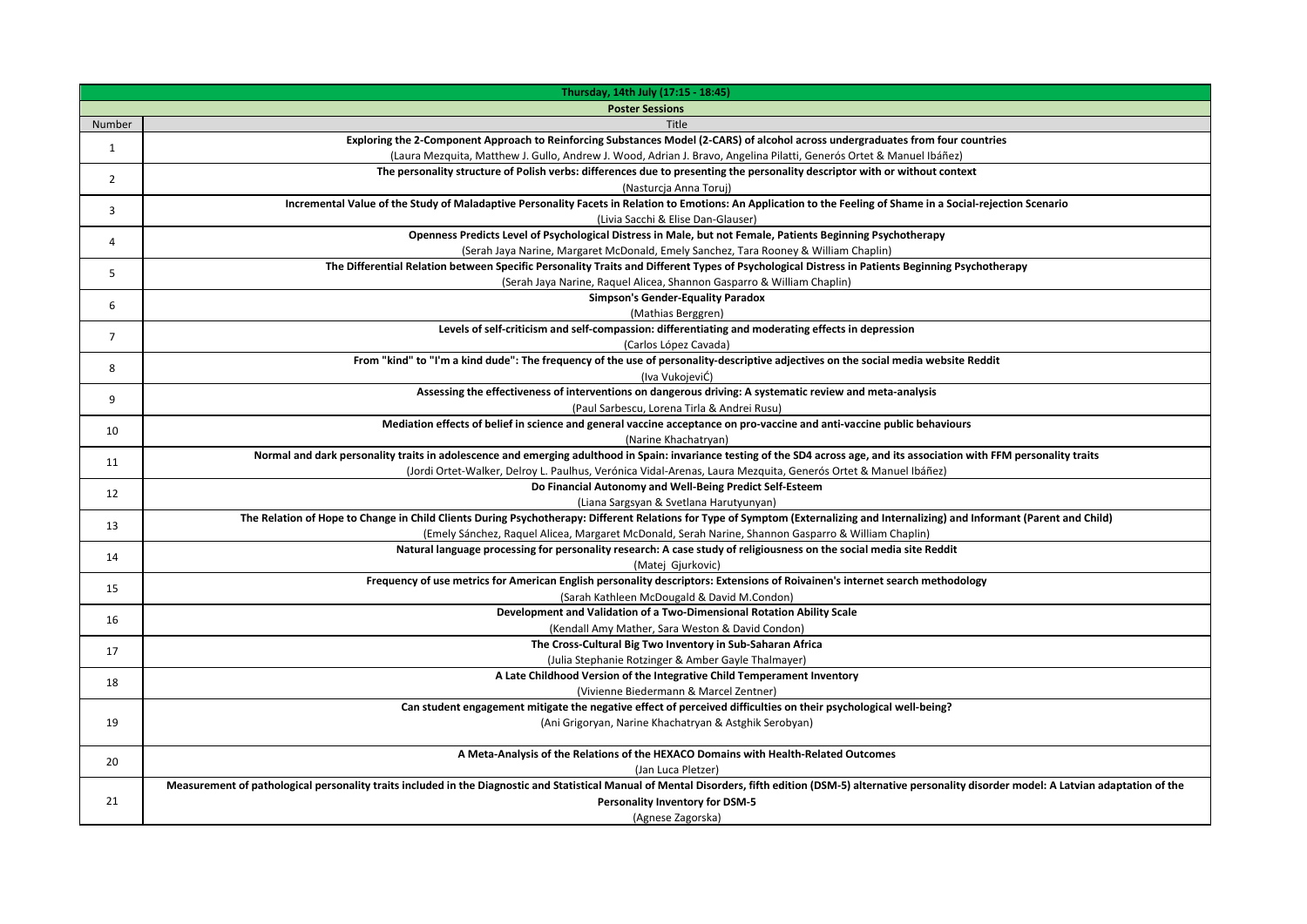| 22 | The Role of Individual Differences in Musical Emotion Induction                                                                                                                                         |
|----|---------------------------------------------------------------------------------------------------------------------------------------------------------------------------------------------------------|
|    | (Marcel Zentner)                                                                                                                                                                                        |
| 23 | Investigating the Discriminant, Criterion, and Incremental Validity of the UK Version of the TEIQue in Lebanon                                                                                          |
|    | (Tatiana Khalaf, Natalie Tadros, Stella Mavroveli, K. V. Petrides & Maria-Jose Sánchez-Ruiz)                                                                                                            |
| 24 | Narcissistic Antagonism Scale - Development and Initial Validation of a new adjective-based measure (part 1)                                                                                            |
|    | (Radosław Rogoza, Maria Flakus, Lidia Flakus & Ramzi Fatfouta)                                                                                                                                          |
| 25 | Psychometric properties of the Spanish Jackson-5 scales of revised Reinforcement Sensitivity Theory                                                                                                     |
|    | (José Ruiz-Rodríguez, Adela Fusté-Escolano, José Gutiérrez-Maldonado, Fernando Gutiérrez, Rafael Torrubia Beltri & Chris J. Jackson)                                                                    |
| 26 | Psychometric properties of the Spanish Reinforcement Sensitivity Theory of Personality Questionnaire - RST-PQ                                                                                           |
|    | (José Ruiz-Rodríguez, Adela Fusté-Escolano, José Gutiérrez-Maldonado, Fernando Gutiérrez, Rafael Torrubia Beltri & Philip, J. Corr)                                                                     |
| 27 | Using evaluative conditioning to intervene on nodes in a network of personality traits                                                                                                                  |
|    | (Ștefan Marian, Sean Joseph Hughes, Giulio Costantini, Andrei Rusu, Dragoș Iliescu, Daniele Luigi Romano, Erica Casini & Florin Alin Sava)                                                              |
| 28 | The Dark Triad and behavioral addictions                                                                                                                                                                |
|    | (Anja Wertag, Renata Glavak Tkalić, Josip Razum & Ines Sučić)                                                                                                                                           |
| 29 | The Correlates of Agency and Communion In Life Stories of Late Midlife Adults                                                                                                                           |
|    | (Sebnem Ture & Dan P. McAdams)                                                                                                                                                                          |
| 30 | Mental health and the general factor of personality: can distinct aspects of well-being account for differences in personality?                                                                         |
|    | (Ana Blasco, Claudia Tejada-Gallardo, Carles Alsinet & Radosław Rogoza)                                                                                                                                 |
| 31 | Personality Predicts the Selection of Sociable and Leader Peers: A Longitudinal Social Network Study                                                                                                    |
|    | (Ana Blasco, Claudia Tejada-Gallardo & Carles Alsinet)                                                                                                                                                  |
| 32 | Likable Leaders? How Dominant Behaviors Relate to Extraversion and Popularity                                                                                                                           |
|    | (Martje Buss, Larissa Wieczorek & Jenny Wagner)                                                                                                                                                         |
| 33 | Individual differences in information processing and their relation with vaccination behavior during the COVID-19 pandemic                                                                              |
|    | (Cristina Maroiu, Andrei Rusu & Zselyke Pap)                                                                                                                                                            |
| 34 | It takes two to tango: personality (dis)similarities in leader-follower dyads as predictors of follower's satisfaction                                                                                  |
|    | (Emeric Kubiak)<br>The Reducing Effect of Visuospatial Cognitive Load on Alcohol Craving in Problematic Drinkers                                                                                        |
| 35 | (Jang-Han Lee & Mi-Young Park)                                                                                                                                                                          |
|    | Personality, sports practice and health                                                                                                                                                                 |
| 36 | (Javier Corbalán, Vanesa García-Peñas, & Enrique Garcés de Los Fayos)                                                                                                                                   |
|    | Career recommendations from psychological characteristics: a bayesian approach                                                                                                                          |
| 37 | (Emeric Kubiak)                                                                                                                                                                                         |
|    | Determinants of Consensus: A Large-Scale Empirical Test of Four Components From Kenny's Weighted-Averaged Model                                                                                         |
| 38 | (Anne Wiedenroth & Daniel Leising)                                                                                                                                                                      |
|    | Have you heard Ted? The personality traits of TV-show characters manifest in their language                                                                                                             |
| 39 | (Michael Johannes Ohlinger, Tobias Ebert & Friedrich Götz)                                                                                                                                              |
|    | Meaning in life moderates the relationship between narcissism and anger and hostility                                                                                                                   |
| 40 | (Oliwia Maciantowicz & Mateusz Choinski)                                                                                                                                                                |
|    | Inferiority complex of criminal-executive system's employees                                                                                                                                            |
| 41 | (Elena Vlasyuk)                                                                                                                                                                                         |
| 42 | Understanding Leadership and Ambition in Broader Personality Space                                                                                                                                      |
|    | (Kayla M Garner & William Revelle)                                                                                                                                                                      |
| 43 | Psycholexical taxonomy of experiential                                                                                                                                                                  |
|    | (Oleg Gorbaniuk)                                                                                                                                                                                        |
|    | Personality profiles condition cognitive appraisals when confronted with a sad situation: A person-centered approach to study the relationship between personality and appraisal processes of emotions. |
| 44 | (Livia Sacchi & Elise Dan-Glauser)                                                                                                                                                                      |
|    |                                                                                                                                                                                                         |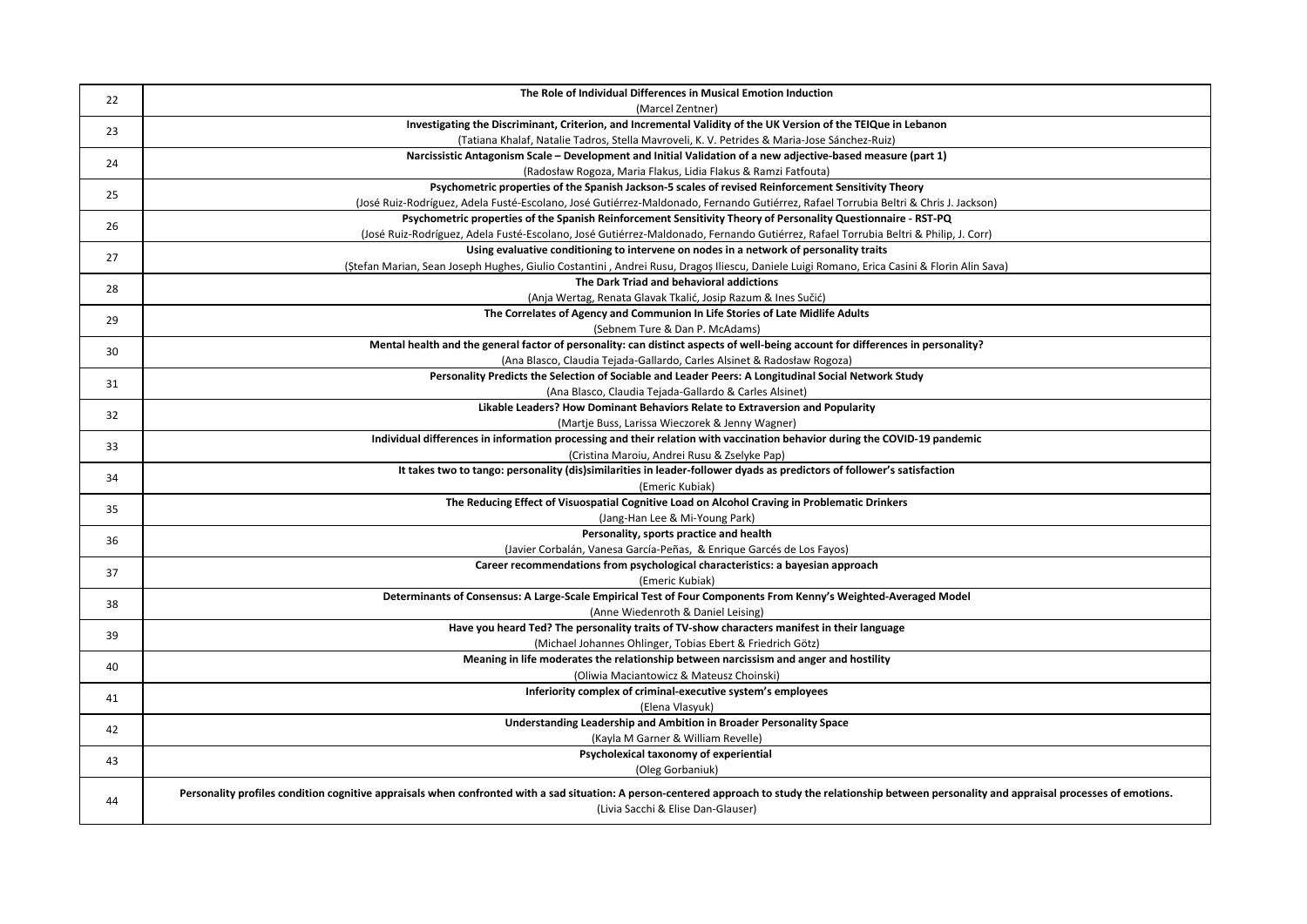| 45 | Narcissism and Partner-Enhancement at Different Relationship Stages                                                                                                                                        |
|----|------------------------------------------------------------------------------------------------------------------------------------------------------------------------------------------------------------|
|    | (Anna Czarna)                                                                                                                                                                                              |
| 46 | Rebellious style is associated with poor diabetes management                                                                                                                                               |
|    | (Javier Corbalán, Ramón Martín-Brufau & Wan Chen Gu-Hong)                                                                                                                                                  |
| 47 | Maladaptive personality traits associated with the severity and impact of Fibromyalgia                                                                                                                     |
|    | (Adela Fusté-Escolano, José Ruiz-Rodríguez & Montserrat Vacas)                                                                                                                                             |
| 48 | Psychotherapy and changes in personality dimensions                                                                                                                                                        |
|    | (Javier Corbalán, Vanesa García-Peñas & Marly Kuenerz)                                                                                                                                                     |
| 49 | Personality Styles and Psychological Adjustment in Terrorism Victims                                                                                                                                       |
|    | (Javier Corbalán, Alfonso Jiménez-Barriga & Vanesa García Peñas)                                                                                                                                           |
| 50 | Psychometric properties of the Spanish Revised Short-Form of the Eysenck Personality Profiler - EPP-SFr                                                                                                    |
|    | (José Ruiz-Rodríguez, Adela Fusté-Escolano, José Gutiérrez-Maldonado, Fernando Gutiérrez & Chris Jackson)<br>Do factors and classes coexist within Tellegen's model? A factor mixture modeling perspective |
| 51 | (Marija Bojanić & Petar Čolović)                                                                                                                                                                           |
|    | Initiation of drug and alcohol use and personality development during adolescence                                                                                                                          |
| 52 | (Amanda Jo Wright & Joshua Jackson)                                                                                                                                                                        |
|    | Motivation profiles and well-being among academic researchers: a latent profile analysis                                                                                                                   |
| 53 | (Beata Aleksandra Basinska)                                                                                                                                                                                |
|    | The Development of the Rank-Order Stability of the Big Five Across the Life Span                                                                                                                           |
| 54 | (Ingo Seifert, Julia M. Rohrer, Boris Egloff & Stefan C. Schmukle)                                                                                                                                         |
|    | Effects of Emotion Regulation Self-efficacy on Avoidance Coping of Emotional Eaters                                                                                                                        |
| 55 | (Jang-Han Lee, Jihye Kim & Jae Eun Shin)                                                                                                                                                                   |
|    | What did I do wrong? Personality traits, coping strategies and offence-related distress, self-blame, and denial among prisoners                                                                            |
| 56 | (Renata Glavak Tkalić, Ines SuČić & Anja Wertag)                                                                                                                                                           |
| 57 | The HEXACO Adjective Scale (HAS). A new adjective-based questionnaire to measure the six-factor personality structure                                                                                      |
|    | (Daniele Romano, Giulio Constantini, Juliette Richetin & Marco Perugini)                                                                                                                                   |
| 58 | The Dark Side of mum and dad: Introduction of children dyadic perfectionism, the scale for measuring it, and its correlates in parents                                                                     |
|    | (Konrad Piotrowski)                                                                                                                                                                                        |
| 59 | Personality, beliefs about tobacco and nicotine dependence in the prediction of prolonged experiences without smoking in current smokers                                                                   |
|    | (Ana M. Pérez-García & Pedro Aguilar)                                                                                                                                                                      |
| 60 | Becoming a better version of yourself: Character-related change goals and their associations with character traits and well-being                                                                          |
|    | (Lisa Wagner)                                                                                                                                                                                              |
| 61 | Intelligence moderates reliability of personality assessment                                                                                                                                               |
|    | (Martina Pocrnić, Denis Bratko, Ana Butković, Tena Vukasović Hlupić & Jelena Matić Bojić)                                                                                                                  |
| 62 | What is the dimensionality of psychological pain?                                                                                                                                                          |
|    | (Rui Campos, Ronald R. Holden, Cristinne Lambert, Ana Simões, Sara Costa, Ana Sofia Pio & Diandra Maruqes)                                                                                                 |
|    | Does neuroticism matter in our understanding of the relationship between rumination, depression, and suicidality? A moderated, serial mediation, across U.S., Spain, Argentina and the Netherlands         |
| 63 | (Veronica Vidal Arenas, Adrian J. Bravo, Laura Mezquita, Jordi Ortet-Walker, Generós Ortet & Manuel Ibáñez)                                                                                                |
|    | The Armenian adaptation of Dark Triad Dirty Dozen                                                                                                                                                          |
| 64 |                                                                                                                                                                                                            |
|    | (Astghik Serobyan & Narine Khachatryan)<br>Psychopaths are acting aggressively when treated unfairly: Mediational role their high social aspirations                                                       |
| 65 | (Dino Krupić)                                                                                                                                                                                              |
|    | Mapping approach and avoidance tendencies onto interpersonal circumplex model                                                                                                                              |
| 66 | (Dino Krupić & Dajana Krupić)                                                                                                                                                                              |
|    | Measurement Invariance in Big Five Factors over Gender and Age in Japan                                                                                                                                    |
| 67 | (Ritsuko Iwai & Takatsune Kumanda)                                                                                                                                                                         |
|    |                                                                                                                                                                                                            |